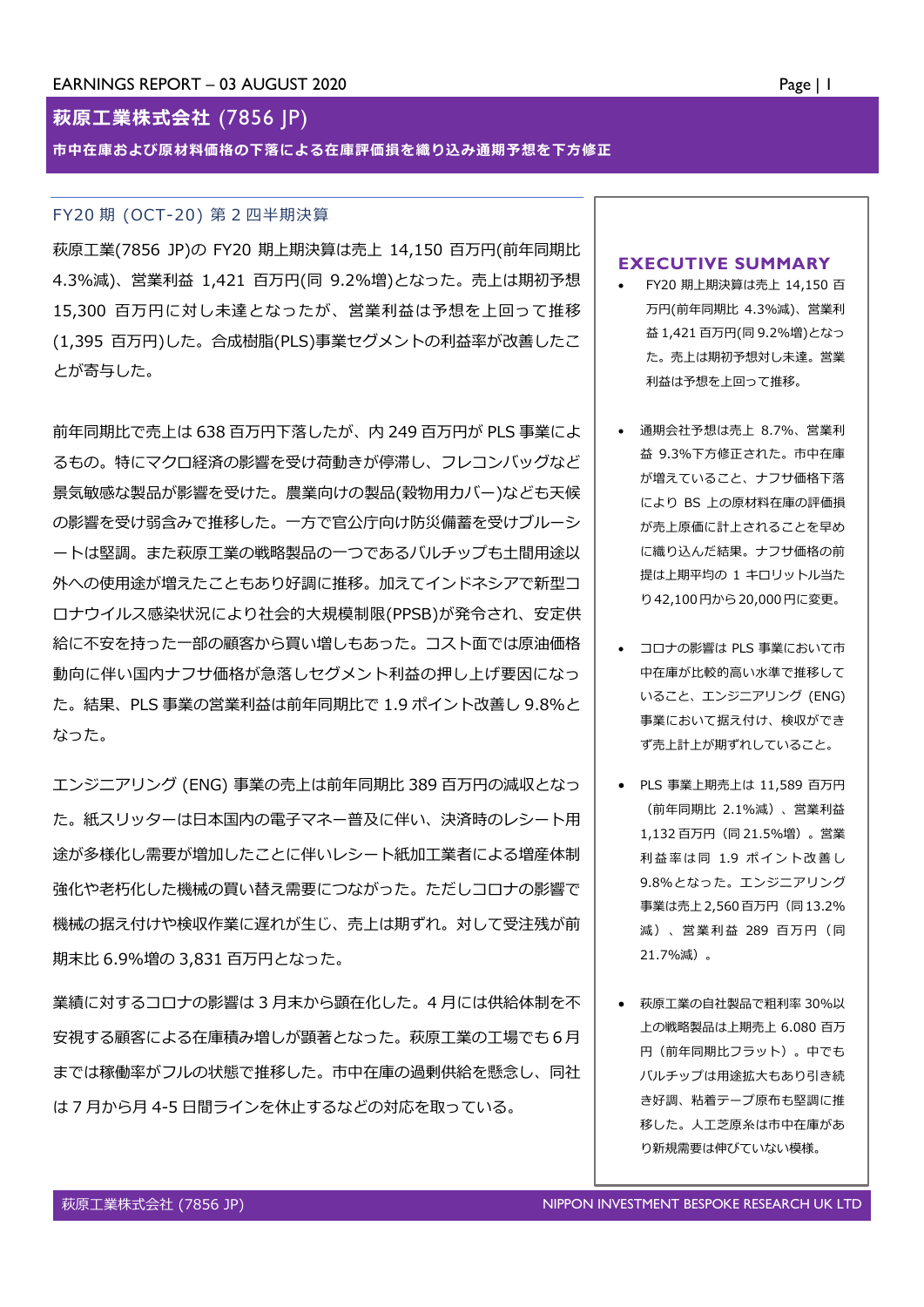## EARNINGS REPORT – 03 AUGUST 2020 Page | 2

同社は第 2 四半期決算と同時に通期業績ガイダンスの下方修正を発表している。修正後ガイダンスはコロナの感染状 況が収束に向かい、経済活動が徐々に再開することを前提としている。懸念されるのは市中在庫が高水準で推移した 結果、将来の需要を先食いしているかどうか、またナフサ価格急落によりバランスシート上の原材料在庫の評価損を 売上原価に計上するがその度合いがどの程度になるかである。同社は特に評価損を硬めに見積もり、通期予想の下方 修正を発表するに至ったとしている。

| 業績ガイダンス |                                                    |               |          |               |               |                 |                   |                      |                      |                         |           |  |  |  |
|---------|----------------------------------------------------|---------------|----------|---------------|---------------|-----------------|-------------------|----------------------|----------------------|-------------------------|-----------|--|--|--|
|         |                                                    | <b>FY20CE</b> |          |               |               |                 |                   |                      |                      |                         |           |  |  |  |
| (百万円)   |                                                    | <b>IH</b>     | YoY (%)  | 2HCE<br>(修正前) | 2HCE<br>(修正後) | Chg in<br>CE(%) | <b>HoH</b><br>(%) | <b>FYCE</b><br>(修正前) | <b>FYCE</b><br>(修正後) | Chg in<br><b>CE (%)</b> | YoY (%)   |  |  |  |
|         | 売上高                                                | 14,150        | $-4.3$   | 15,700        | 14,149        | -9.9            | 0.0               | 31,000               | 28,300               | $-8.7$                  | $-4.5$    |  |  |  |
|         | 営業利益                                               | 1,421         | 9.2      | 1,305         | 1,028         | $-21.2$         | $-27.7$           | 2,700                | 2,450                | $-9.3$                  | -10       |  |  |  |
| 連結      | OPM (%)                                            | 10.0          | $+1.2PP$ | 8.3           | 7.3           | $-1.0PP$        | $-2.7PP$          | 8.7                  | 8.7                  | 0.0 <sub>PP</sub>       | $-0.5PP$  |  |  |  |
|         | 経常利益                                               | 1,656         | 31.1     | 1,305         | 1,073         | $-17.8$         | $-35.2$           | 3,000                | 2,730                | $-9.0$                  | $-4.2$    |  |  |  |
|         | <b>RPM (%)</b>                                     | 11.7          | $+3.2PP$ | 8.3           | 7.6           | $-0.7PP$        | -4. I pp          | 9.7                  | 9.7                  | 0.0 <sub>PP</sub>       | $+0.1$ pp |  |  |  |
|         | 当期利益                                               | 1,139         | 31.3     | 900           | 700           | $-22.2$         | $-38.5$           | 2,090                | 1,840                | $-12.0$                 | $-8.7$    |  |  |  |
|         | 売上高                                                | 10,730        | $-5.3$   | 11,990        | 10,850        | $-9.5$          | 1.1               | 23,350               | 21,580               | $-7.6$                  | $-5.3$    |  |  |  |
|         | 営業利益                                               | 1,227         | 13.7     | 1,145         | 833           | $-27.2$         | $-32.1$           | 2,285                | 2,060                | -9.8                    | $-12$     |  |  |  |
| 単体      | <b>OPM (%)</b>                                     | 11.4          | $+1.9pp$ | 9.6           | 7.7           | $-1.9PP$        | $-3.7PP$          | 9.8                  | 9.5                  | $-0.3PP$                | $-0.8PP$  |  |  |  |
|         | 経常利益                                               | 1,472         | 30.6     | 1,145         | 958           | $-16.3$         | $-34.9$           | 2,585                | 2,430                | $-6.0$                  | $-8.9$    |  |  |  |
|         | <b>RPM (%)</b>                                     | 13.7          | $+3.8PP$ | 9.6           | 8.8           | $-0.8PP$        | $-4.9PP$          | 11.1                 | 11.3                 | $+0.2$ pp               | $-0.4PP$  |  |  |  |
|         | 当期利益                                               | 1,073         | 33.5     | 770           | 647           | $-16.0$         | $-39.7$           | 1,795                | 1,720                | $-4.2$                  | -13       |  |  |  |
|         | Source: Hagihara Industries' FY19 results material |               |          |               |               |                 |                   |                      |                      |                         |           |  |  |  |

## セグメント別概況

### *合成樹脂 (PLS)事業*

合成樹脂(PLS) 事業の上期売上は 11,589 百万円(前年同期比 2.1%減)、対して営業利益 1,132 百万円(同 21.5%増) となった。原材料価格の急落を受け、同セグメントの粗利率は前年同期の 27.2%から大幅に改善し 29.2%となった。 第 1 四半期では国内ナフサ価格は 1 キロリットル当たり 44,800 円であったが、第 2 四半期では一時 20,000 円以下 に急落するなど大きく変化した。同社のナフサ価格に対する業績感応度は 1 キロリットル 1,000 円の変動につき営業 利益に対しおよそ 60 百万円の変動要因となる。一方で、BS 上の原材料在庫には約 8 百万円程度の評価増減となる。 足元ではナフサ価格は下げ止まっているが、経済活動が停滞する中でアジア圏での需要の急速な回復は考えづらく、 大きく反発することは考えにくい。上期のセグメント営業利益は前年同期比 200 百万円増加したが、内 161 百万円は シート製品の粗利率の改善によるもの。

同社にとっては原材料価格の下落は短期的にはポジティブであるが、毎月移動平均法によってバランスシート上の原 材料在庫を評価替えしており、原材料価格が下落すれば在庫の一部は評価損の対象となり売上原価に反映される。タ イミングとしては3Q 以降に評価損の影響が考えられ、通期業績の下方修正に反映された。ナフサ価格は上期末の 1 キロリットル当たり 42,100 円から 20,000 円に見直されており、評価損は推定 100 百万円。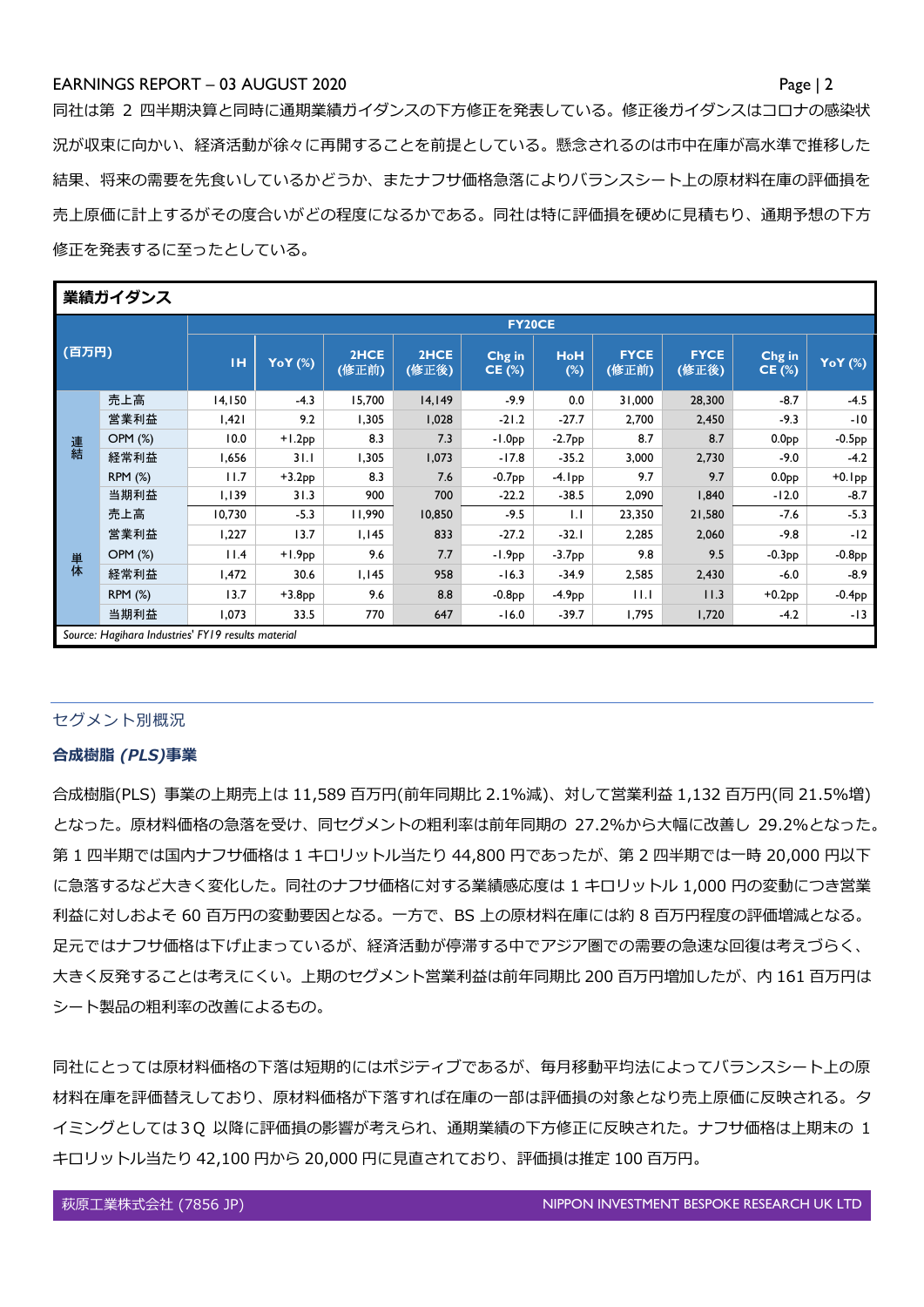同セグメントのコア事業である産業資材関連は上期売上 5,148 百万円(前年同期比 1.0%増)を計上した。同事業は戦 略製品であるバルチップを含むが、コロナによる経済的制約がある中でも建設業は対象外となる国が多く、バルチッ プの需要も好調に推移した。バルチップの売上は上期だけで前年同期比 5.4%の 1,786 百万円となった。一方で世界 経済の低迷を受け荷動きが停滞したことから同じ産業資材でもフレコンバッグなどは弱含みで推移した。

シート・建築資材関連の上期売上は前年同期比 4.2%減の 2,917 百万円となった。建設関連の需要は堅調に推移した が、農業向け、特に天候の影響を受けた米国向けが低迷した。生活資材関連は上期売上 2,970 百万円(同 5.4%減)を 計上した。生活関連には人工芝原糸、粘着テープ原反の 2 つの戦略的製品が含まれる。粘着テープ原反は前年同期比 6.2%増の 998 百万円と好調であった。一方人工芝原糸はラグビーワールドカップ影響があった昨年と比べるとすで に在庫もありほとんど新規需要がない状態である。同製品の上期売上は前年同期比 3.7%減の 1,568 百万円となった。

## *エンジニアリング事業*

エンジニアリング事業は上期売上 2,560 百万円(前年同期比 13.2%減)、営業利益 289 百万円(同 21.7%減)を計上し た。リチウムイオン電池セパレータフィルム向けスリッターは一巡。上期売上は同 5.7%減収の 1,727 百万円となっ た。コロナの影響により据え付けや検収に遅れが生じ売上の計上に期ずれが起きた。約 147 百万円程度の売上が下期 以降に立つ予定。現在の受注残高 3,831 百万円はほぼ同事業の 9 か月分の売上に相当。

| セグメント別売上・営業利益                                                                       |             |             |             |        |          |               |           |        |          |  |
|-------------------------------------------------------------------------------------|-------------|-------------|-------------|--------|----------|---------------|-----------|--------|----------|--|
|                                                                                     | <b>FY17</b> | <b>FY18</b> | <b>FY19</b> |        |          | <b>FY20CE</b> |           |        |          |  |
| (¥mil / 10 月期)                                                                      | 実績          | 実績          | TH.         | 実績     | YoY (%)  | TH.           | YoY (%)   | 会社(予)  | YoY (%)  |  |
| 合成樹脂事業                                                                              | 17,746      | 20,854      | 11,838      | 23,674 | 13.5     | 11,589        | $-2.1$    | 22,800 | $-3.7$   |  |
| シート・建築資材関連                                                                          | 5,594       | 6,180       | 3.044       | 6,281  | 1.6      | 2,917         | $-4.2$    | 5,304  | $-15.6$  |  |
| 産業資材関連                                                                              | 7,951       | 9,398       | 5,095       | 10,038 | 6.8      | 5,148         | 1.0       | 10,594 | 5.5      |  |
| 生活資材関連                                                                              | 3,401       | 4,288       | 3,139       | 6,164  | 43.8     | 2,970         | $-5.4$    | 6,130  | $-0.6$   |  |
| その他合成樹脂                                                                             | 798         | 986         | 559         | 1,189  | 20.6     | 552           | -1.1      | 771    | $-35.2$  |  |
| セグメント営業利益                                                                           | 2,139       | 1,917       | 932         | 1,934  | 0.9      | 1,132         | 21.5      | 1,820  | $-5.9$   |  |
| セグメント OPM (%)                                                                       | 12.1        | 9.2         | 7.9         | 8.2    | $-1.0PP$ | 9.8           | $+1.6$ pp | 8.0    | $-0.2PP$ |  |
| 機械事業                                                                                | 5,492       | 5,602       | 2,949       | 5,973  | 6.6      | 2,560         | $-13.2$   | 5,500  | $-7.4$   |  |
| セグメント営業利益                                                                           | 581         | 768         | 369         | 788    | 2.6      | 289           | $-21.7$   | 630    | $-20.2$  |  |
| セグメント OPM (%)                                                                       | 10.6        | 13.7        | 12.5        | 13.2   | $-0.3PP$ | 11.3          | $-1.9PP$  | 11.5   | $-1.7PP$ |  |
| 売上高合計                                                                               | 23,238      | 26,457      | 14,788      | 29,647 | 2.1      | 14,150        | $-4.3$    | 28,300 | $-4.5$   |  |
| 営業利益合計                                                                              | 2,721       | 2,685       | 1,301       | 2,723  | 1.4      | 1,421         | 9.2       | 2,450  | $-10.0$  |  |
| OPM (%)                                                                             | 11.7        | 10.1        | 8.8         | 9.2    | -1.0ppt  | 10.0          | $+0.8PP$  | 8.7    | $-0.5PP$ |  |
| Source: Nippon-IBR based on Hagihara Industries' FY20 2Q earnings results materials |             |             |             |        |          |               |           |        |          |  |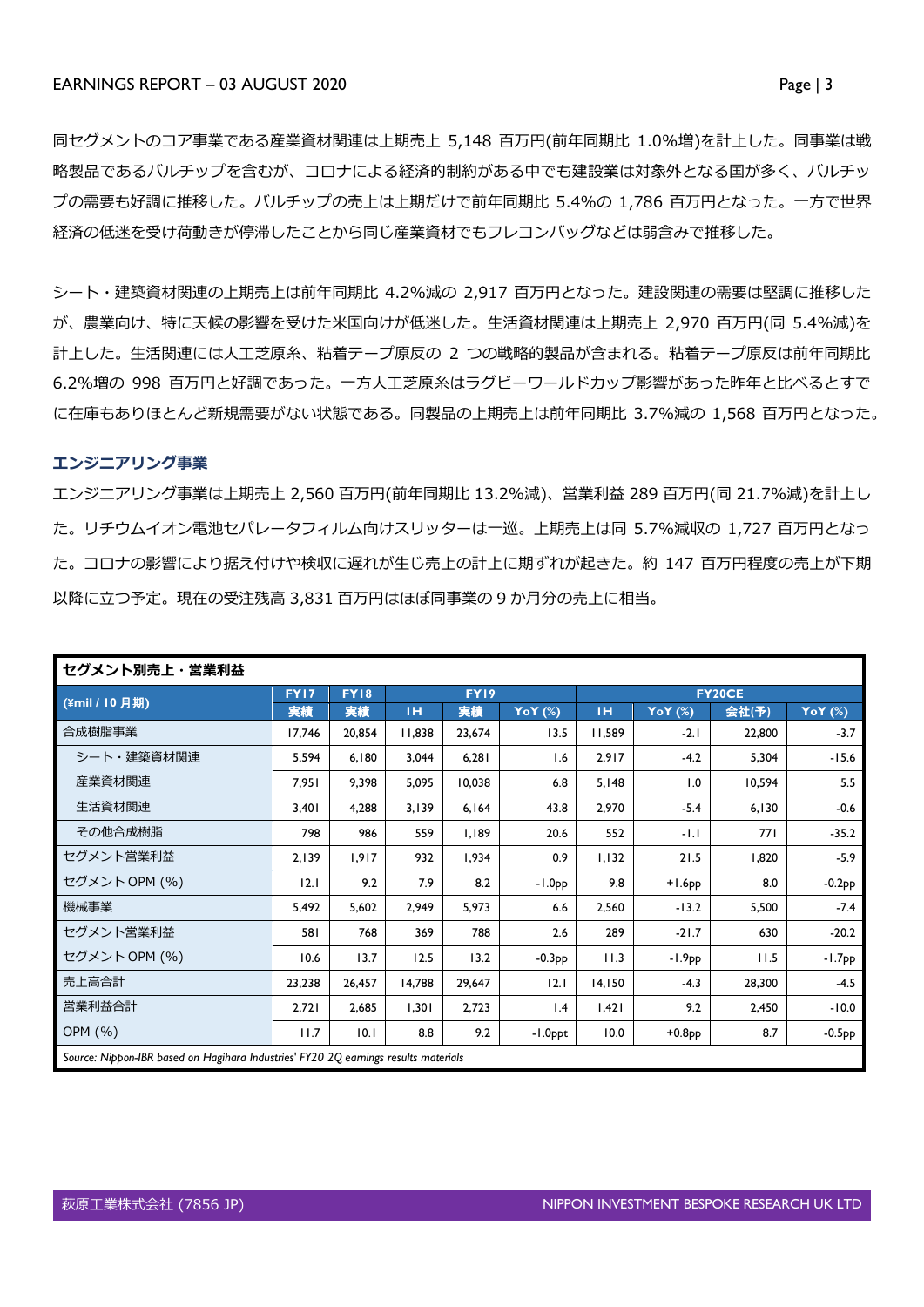| 戦略製品群売上推移                                                  |                                                                              |             |                |  |  |  |  |  |  |
|------------------------------------------------------------|------------------------------------------------------------------------------|-------------|----------------|--|--|--|--|--|--|
| (¥mil / Oct year-end)                                      | FY19                                                                         | <b>FY20</b> | <b>YoY</b> (%) |  |  |  |  |  |  |
|                                                            | тн<br>тн<br>1,695<br>1,786<br>939<br>998<br>1,628<br>1,568<br>1,831<br>1,727 |             |                |  |  |  |  |  |  |
| バルチップ                                                      |                                                                              |             | 5.4            |  |  |  |  |  |  |
| 粘着テープ原反                                                    |                                                                              |             | 6.3            |  |  |  |  |  |  |
| その他高機能化製品(人工芝原糸含む)                                         |                                                                              |             | $-3.7$         |  |  |  |  |  |  |
| フィルムスリッター                                                  |                                                                              |             | $-5.7$         |  |  |  |  |  |  |
| Source: Hagihara Industries' FY20 2Q earnings presentation |                                                                              |             |                |  |  |  |  |  |  |

### FY20 期 下期見通し

上述のように、萩原工業は市中在庫の増加と原材料価格下落による原材料材後の評価損を加味して通期予想を下方修 正した。売上 8.7%、営業利益 9.3%の下方修正をしたが、理由をまとめると以下の 2 点に集約される。

1. ナフサ価格の急落

上期末時点で BS 上の原材料在庫は約 1,024 百万円。このすべてが評価減対象になるわけではないが、ナフサ 価格前提が上期の 42,100 円/kl から下期前提の 20,000 円/kl に見直されたことにより売上原価ベースで約 100 百万円の評価損を見込む。結果下期のセグメント営業利益率は上期の 9.8%から 3.7 ポイント悪化し 6.1%程度になると試算される。

2. 新型コロナウイルスによる業績への影響

コロナによる影響は納品と営業活動において顕著である。すでに市中在庫が増えており、これが実需の先食い になっているというリスクも考えられよう。同社は下期に PLS 事業において約 1,140 百万円の販売数量下落 による影響を見込んでいるが、これは主にコロナの影響による経済活動停滞により一部製品が減速することを 織り込んでいるためである。例を挙げるとラミクロス関連(土木建築関係)、フレコンバッグ関連(自動車業 界など)、イベントのキャンセルにより影響を受けているカーペット類など。 また販売価格下落による影響を 400 百万円見込んでいるが、以下に細分化される:

- 150 百万円 ナフサ価格下落を反映して人工芝原糸の単価が下がる
- 50 百万円ーナフサ価格の下落を反映して一部産業用資材原糸の売上に影響
- 200 百万円-ナフサ価格変動以外によるもの。例えば為替差損など

同社売上の約 50%はナフサスライドによる価格設定がされている。その部分に関してはナフサ価格変動によ る利益率への影響はない。

FY20 期の年間配当は一株当たり 36 円、前期比 2 円の増加の予定。配当性向は同社の目標値 20%を超える 28.3%の 予想。